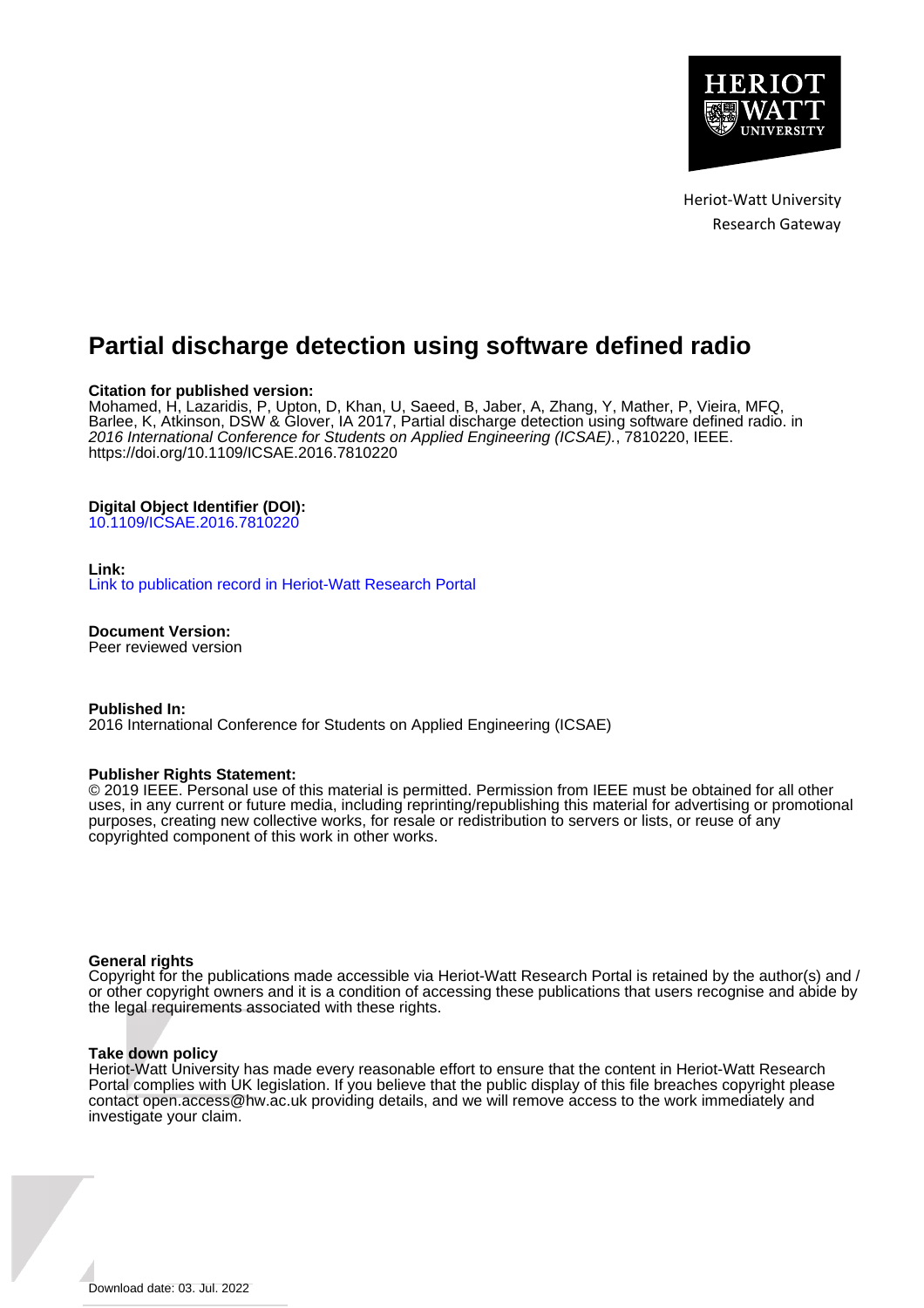# Partial Discharge Detection Using Software Defined Radio

H. Mohamed<sup>1</sup>, P. Lazaridis<sup>1</sup>, D. Upton<sup>1</sup>, U. Khan<sup>1</sup>, B. Saeed<sup>1</sup>, A. Jaber<sup>1</sup>, Y. Zhang<sup>1</sup>, P. Mather<sup>1</sup>, M. F. Q. Vieira<sup>2</sup>, K.

Barlee  $3$ , D. S. W. Atkinson  $3$ , and, I. A. Glover<sup>1</sup>

<sup>1</sup>Department of Engineering & Technology, University of Huddersfield, Huddersfield HD1 3DH, UK

<sup>2</sup>Department of Electrical Engineering, Universidade Federal de Campina Grande, Campina Grande,

Brazil

<sup>3</sup>Department of Electronic and Electrical Engineering, University of Strathclyde, Glasgow G11XW

E-mail: Hamd.Mohamed@hud.ac.uk

*Abstract***— Partial discharge (PD) is an electrical discharge that occurs within part of the dielectric separating two HV (High Voltage) conductors. PD causes damage to the dielectric which typically deteriorates with time. If left untreated, PD may result in catastrophic insulation failure, destruction of HV equipment, and disruption of power supply. The emergence of wireless network technology and software defined radio has opened new opportunities in PD monitoring and early detection of failures. This paper proposes the use of Universal Software Radio Peripheral (USRP) technology for PD detection.**

*Keywords***—***Partial discharge detection; Spectrum sensing; USRP; Software Defined Radio.*

#### I. INTRODUCTION

Electrical insulation failure is an important cause of unplanned outage of power systems. Internal Partial Discharge (PD) in electrical systems indicates inclusions of material with dielectric properties distinct from the surrounding insulation. This foreign material may be gas filling a void in a solid or liquid dielectric. When two materials with different permittivity are subject to a voltage, the electric field is greatest in the region of lower permittivity. Electrical breakdown can occur in this region without occurring elsewhere. Repeated partial discharge damages the insulation and may eventually result in complete discharge (i.e. flashover), [1]. Partial discharge measurement may be used to monitor the integrity of the insulating material. In particular PD radiations resulting from the short current pulses characteristic of the PD process can be detected by a network of radiometers and detect PD, locate its origin and monitor its severity. Typically, such radiation has significant spectral density between about 100 MHz and 1 GHz. Electrical transients, due to switching devices for example, represent a potential source of broadband radiation that may be confused with, or mask, PD. Narrowband communication signals originating from TV and radio broadcast transmitters can also cause significant interference. Such interference is generally distinguishable from PD, however, on the basis of its narrowband character. Its effect may also be mitigated in applications where the PD sensor network is restricted to a well-defined geographically area of modest size (such as an

electrical substation) by the fact that such signals typically arise from a distant transmitter and hence 'biases' the radiometric measurements approximately equally for all the sensors in network. Spatial variation of measured PD is, therefore, likely to predominantly reflect signals (in particular PD radiation) of local origin, [2].

#### II. RELATED WORK

Several electromagnetic (EM) approaches have been employed for the detection of partial discharge in the context of monitoring the integrity of high voltage infrastructure. The majority of existing systems employ conventional approaches for partial discharge detection such as electric parameter analysis based schemes, chemical analysis, and other sensing node (sensor) based approaches. These methods involve the detection of radiated electromagnetism emitted due to PD activity using electromagnetic (EM) sensors which can provide valuable information on the condition of HV equipment. In existing literature, the EM radiation in isotropic media has been studied in depth. Bojovschi et al., [3], investigated the partial discharge detection using the radiation spectra along the transmission line. According to the electromagnetic radiation spectra of partial discharge, the propagation of EM radiation in high voltage insulating materials behaves similar to radiation from dipoles or multipoles. Generally, correct detection of partial discharge depends on the precise interpretation of the EM spectra emitted from discharge zones. Several researchers performed investigations on the coupling between the EM radiation, generated by PD, and electrical or electronic detection systems and confirmed its great significance for HV power infrastructure in order to detect electrical faults.

Atkinson et al., [4], were the first to research partial discharge detection using a wireless sensor network (WSN). It was a network possessing PD radiometer sensors, individually interfaced to a WSN node. The previously mentioned researchers discovered that there are two EM compatibility issues for WSN based PD detection that need to be taken into consideration: the increase of the measured radiometric PD power by the WSN signals might cause an overestimation of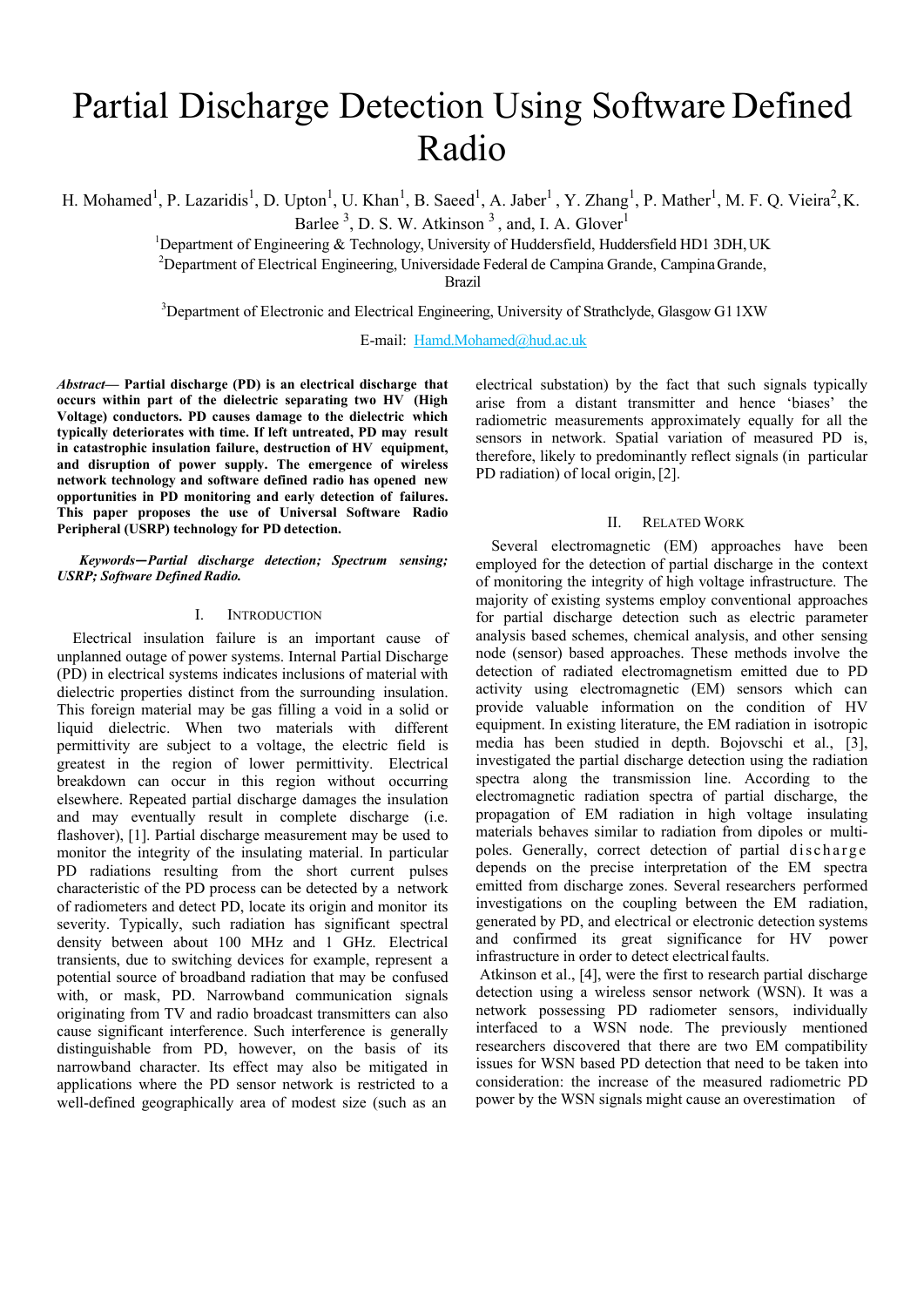the partial discharge intensity, and the possible interference caused by communications signals, such as radio and television transmissions, received by the WSN, may cause difficulties in receiving PD events. The predominant approaches for alleviating such issues are the selection of a certain optimal frequency band and WSN radio operating band. In general, most of the PD energy occupies the frequency band of 50-800 MHz, while the frequency band for the PD wireless sensor network WSN is the 2.45GHz ISM band. Previous studies also suggest that there is no significantly adverse impact on the wireless sensor network performance for partial discharge detection caused by the substation electromagnetic environment. The optimal signal filtering at the front-end of the PD radiometer may reduce the influence of the presence of interfering communication signals on the PD intensity estimation, [5].

Zhang et al., [6], proposed the received signal strength, using WSN, as a metric to monitor and locate PD signals in HV electrical substations, stating the advantage of using an RRS (received signal strength) approach does not require accurate time synchronization between nodes nor the use of an antenna array. Suryandi et al., [7], demonstrated identification of single and multiple PD sources in high power transformers using UHF enriched signal sensors with de-noising tools. Chang et al., [8], measured PD in GIS using commercial inductive sensors and the current signals were classified using an Artificial Neural Network (ANN). Similar work has been done in [9], where authors focused on employing a bow-tie antenna as a UHF sensor to achieve a 300 MHz reception bandwidth. Researchers in [10] presented a novel ultra wideband (UWB) printed monopole for PD WSN detection. Huang et al., [11], employed SDR for spectrum sensing that explored the white spectrum in the TV band (100-700 MHz) and used a chi-square test with cyclostationary features for spectral sensing.

A number of studies have been performed so far for effective partial discharge detection, however, not much effort has been placed on developing certain cost effective or medium cost PD detection schemes utilizing spectral discrimination, such as one using Software Defined Radio solutions. Recently, researchers from the University of Strathclyde have showed in their work how SDR devices can be used to perform automated sweeps of the RF spectrum, [12]. Furthermore, a wideband sensing device called USRP has been developed that possesses better sensing capabilities at higher frequencies and hence it can be a potential candidate for partial discharge detection. The use of USRP SDR can enable low cost and accurate PD detection, [13].

#### III. HARDWARE/SOFTWARE OVERVIEW

The SDR is a radio system in which some, or all, functions of the physical layer are defined and implemented in software instead of hardware, [13]. This means that these functions are programmable, which allows users to change the parameters (e.g. center frequency, bandwidth, and modulation) as well. The device chosen for the work reported here is shown in Figure 1.



Fig. 1. USRP N200 Transceiver.



Fig. 2. USRP Block diagram.

Figure 2 is a block diagram of the USRP device. This SDR device uses an FPGA rather than an ASIC. The RF daughter board carries amplification, filtering and down conversion in the receive branch. The motherboard converts the received complex baseband signal from analogue to digital form. The FPGA implements the baseband signal processing (e.g. demodulation and synchronization) before transferring the processed signal to a host computer via an Ethernet cable.

#### IV. THE EXPERIMENTAL SET UP

Figure 3 shows the experimental set up. It consists of a high voltage AC power supply, a PD emulator inside a wooden box, for health and safety reasons and a USRP N200 transceiver connected to a laptop via a Giga Ethernet cable. The USRP receives the PD signal through a wideband biconical antenna, and the received signal is processed in the USRP receiver and in a laptop using MATLAB code.



Fig. 3. Experimental setup.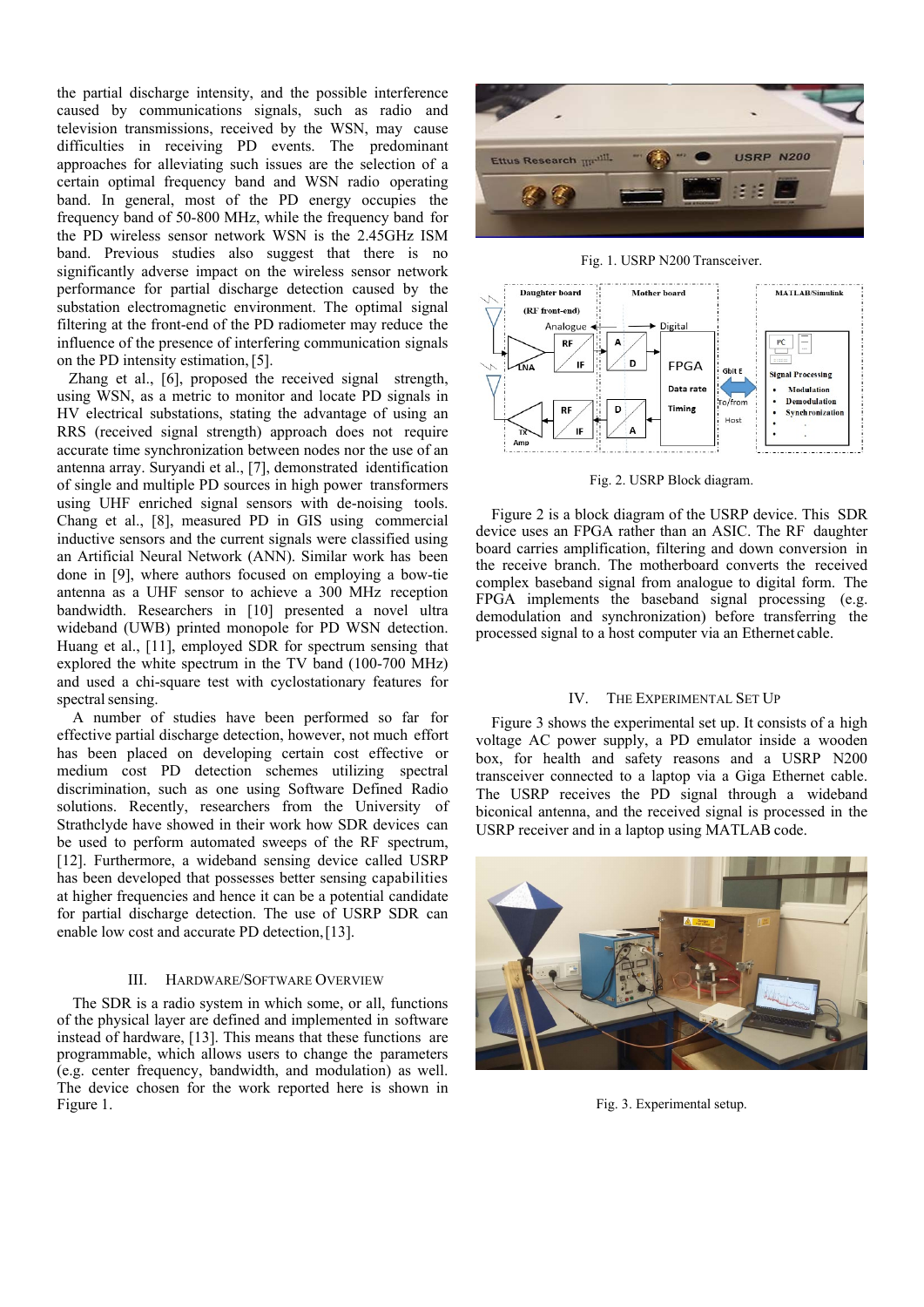Some of the specifications of the USRP transceiver are shown in Table 1.

| Feature                      | Value             |
|------------------------------|-------------------|
| Sampling frequency of<br>ADC | 100 M Samples/sec |
| ADC Resolution               | 14 Bits           |
| Frequency Accuracy           | $2.5$ ppm         |
| Receiver Noise Figure        | 5 dB              |
| Dimensions $(l x w x h)$     | 22x 16 x 5 cm     |
| Weight                       | $1.2 \text{ kg}$  |
| Frequency range              | 50-2200MHz        |

Table 1. Specifications of the USRP N200.

The USRP N200 transceiver with WBX daughter board has been selected due to the PD band 50-800 MHz being adequately covered. A particularly convenient feature of the USRP is that it allows high speed streaming of up to 50 MS/s in both directions.

### V. THE EXPERIMENTAL RESULTS

The proposed SDR system has been developed using the USRP N200 transceiver. The performance of the proposed SDR system has been compared with a high-end portable spectrum analyzer. Spectral sensing has been performed and analyzed at the PD band of 50-800 MHz.

Figure 4 shows the measured spectrum using the USRP N200. The red curve is the spectrum when the PD signal is present while the blue curve is the spectrum when the PD signal is absent. By inspecting the spectra (i.e. in the presence and in the absence of a PD signal) it is clear that the level differences are up to approximately 23 dB in some places of the 50 – 800 MHz frequency band. To validate the USRP SDR results, a portable spectrum analyser has also been employed.



Fig. 4. PD signal measured spectrum using USRP N200 transceiver.



Fig. 5. PD signal measured spectrum using a spectrum analyser.

Figure 5 shows the measured spectra in the absence and in the presence of a PD signal from the commercial spectrum analyser. The level differences here are up to 26dB. There is a great similarity between Figures. 4 and 5, although Figure 4 is noisier and not as accurate. This validates the results obtained using the USRP N200 Software Defined Radio solution for PD detection.

#### VI. CONCLUSION

A PD detection method using SDR software by means of a USRP has been implemented. The performance of the selected spectrum sensing platform has been verified in experiments conducted using high-end commercial spectrum analysers. When comparing USRP results with spectrum analyser results, a good level of similarity is obtained. The results obtained in this research show that USRP can be an attractive low to medium cost solution for spectral PD detection.

#### **REFERENCES**

- [1] Y. Zhang, J. M. Neto, D. Upton, A. Jaber, U. Khan, B. Saeed, P. Mather, P. Lazaridis, R. Atkinson, M.F. Q Vieira, I.A. Glover, "Radiometer monitoring system for partial discharge detection in substation," UK Festival of Radio Science, Manchester, Dec 2014.
- [2] D. Upton, P. Mather, Y Zhang, A. Jaber, H. Ahmed, U Khan, et al, " Signal Conditioning Electronics for UHF Partial Discharge Detection and Location System, "UK Festival of Radio Science, Manchester, Dec 2014.
- [3] A. Bojovschi, W. S. T. Rowe, and K. L. Wong "Radiation spectra of partial discharge in dielectrics, "IEEE Proceedings of the Australian Universities Power Engineering Conference, 1(6), Adelaide, Australia, Sep. 2009.
- [4] Atkinson, K., and I. Glover, "A self-calibrating partial discharge W S N for condition monitoring in the future smart grid, "3rd IEEE PES ISGT Conference, Berlin, Oct. 2012.
- [5] Q. Shan, I. Glover, A. Moore, P. Moore, I. Portugues, M. Judd, et al, " Impulsive noise environment of high voltage electricity transmission substations and its impact of the performance of ZigBee, " in Proc. Int. Conf. Wireless Commun. Mobile Comput, pp. 859-863, August 2008.
- [6] Y. Zhang, D. Upton, A. Jaber, H. Ahmed, B. Saeed, P. Lazaridis, et al, " Radiometric wireless sensor network monitoring of partial discharge sources in electrical substations ". Hindawi International Journal of Distributed Sensor Networks, 179, August 2015.
- [7] A. Suryandi and U. Khayam, "Design of new shape of bowtie antenna with edge modification for UHF partial discharge measurement," Power<br>Engineering and Renewable Energy (ICPERE) International Engineering and Renewable Energy (ICPERE), Conference, pp. 257-261, Bali, Indonesia, Dec. 2014.
- [8] H. Sinaga, B. Phung, T Blackburn, "Recognition of single and multiple partial discharge sources in transformers based on ultra-high frequency